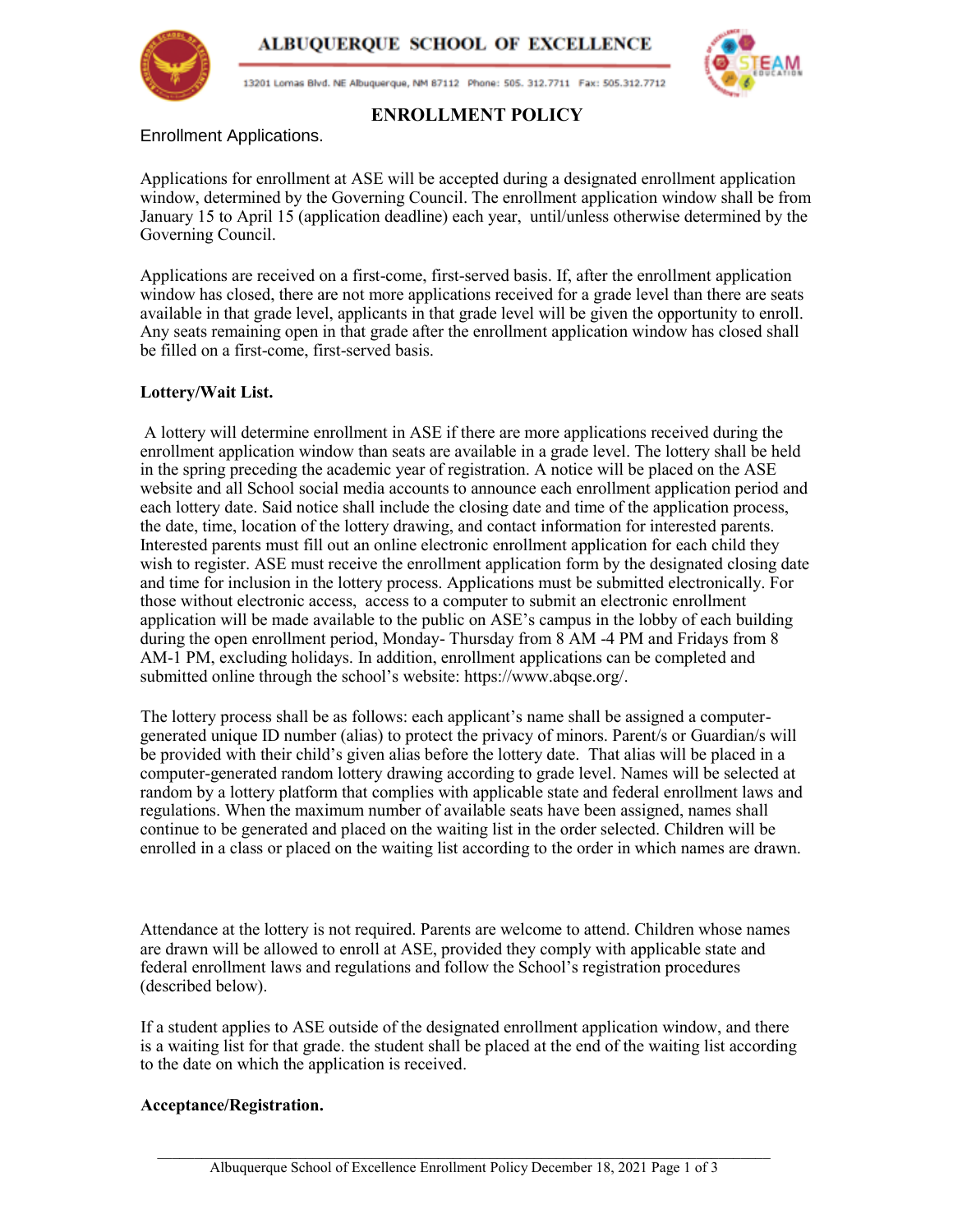



13201 Lomas Blvd. NE Albuquerque, NM 87112 Phone: 505. 312.7711 Fax: 505.312.7712



# **ENROLLMENT POLICY**

Students admitted to ASE will have ten (10) school days after notification of an offer of a seat to accept their seat and complete registration. Admitted students who do not register with ASE and submit the required documentation by the tenth (10th) school day shall lose their seat, and the seat shall be offered to the next student on the waiting list, and so on. Students on the waiting list who are offered a seat must accept their seat and register within five (5) business days of notification, or the seat shall be offered to the next student on the waiting list. Children admitted to and registered with ASE are expected to attend the first day of school. If a child is offered a seat during the first two weeks of school, that child is expected to attend ASE the following school day. Registered students who do not attend the first ten (10) days of school are subject to dis enrollment by the School.

At all other times during the school year, when a child is offered a space at ASE, parents have three (3) school days to accept and register their student, and for their student to begin attending classes. Otherwise, the child's name will be removed from the enrollment acceptance list. If during a school year, all spaces in a grade level are filled, the School will maintain a waitlist for seats that come available, in the order that applications are received for that grade level.

Any child who withdraws from ASE and who wishes to re-enroll at ASE in the future will be required to participate in the enrollment application process, including any lottery drawing process applicable to that child's grade level. Previous enrollment interrupted by a withdrawal from ASE does not prioritize placement to a child or their sibling(s) in the lottery process.

### **Enrollment Priorities per New Mexico law.**

students are admitted to ASE based on the following priorities:

#### **1. Children who are currently attending ASE. These children are granted Preference per New Mexico law.**

Current students at ASE who have remained in attendance do not have to participate in lotteries. These students will be enrolled in ASE for the following academic year if their parent or guardian completes the Intent to Return form. Intent to Return forms will be distributed electronically to all parent and guardian email addresses on file in February of each school year. The open dates to complete the intention to return forms are February 1-28 of each academic year. A spot at the school for the next academic year will be held for those returning students whose parents/guardians have timely completed and returned the intent to return forms. Parents/guardians of students initially enrolled at ASE after the February period for return of intent to return forms will be given the opportunity to complete an Intent to Return form within 30 days of initial enrollment, to secure their student's spot at the school the following year, if desired.

#### **2. Siblings of those students attending who have completed an application form. These children are granted Preference per New Mexico law.**

The law intends to keep families together. Once a child attends their first day at ASE, that child's siblings become eligible for Sibling Preference.

Sibling by definition is a:

- A. Biological/adoptive sibling
- B. Step-sibling is the son or daughter of a step-parent residing in the same household.